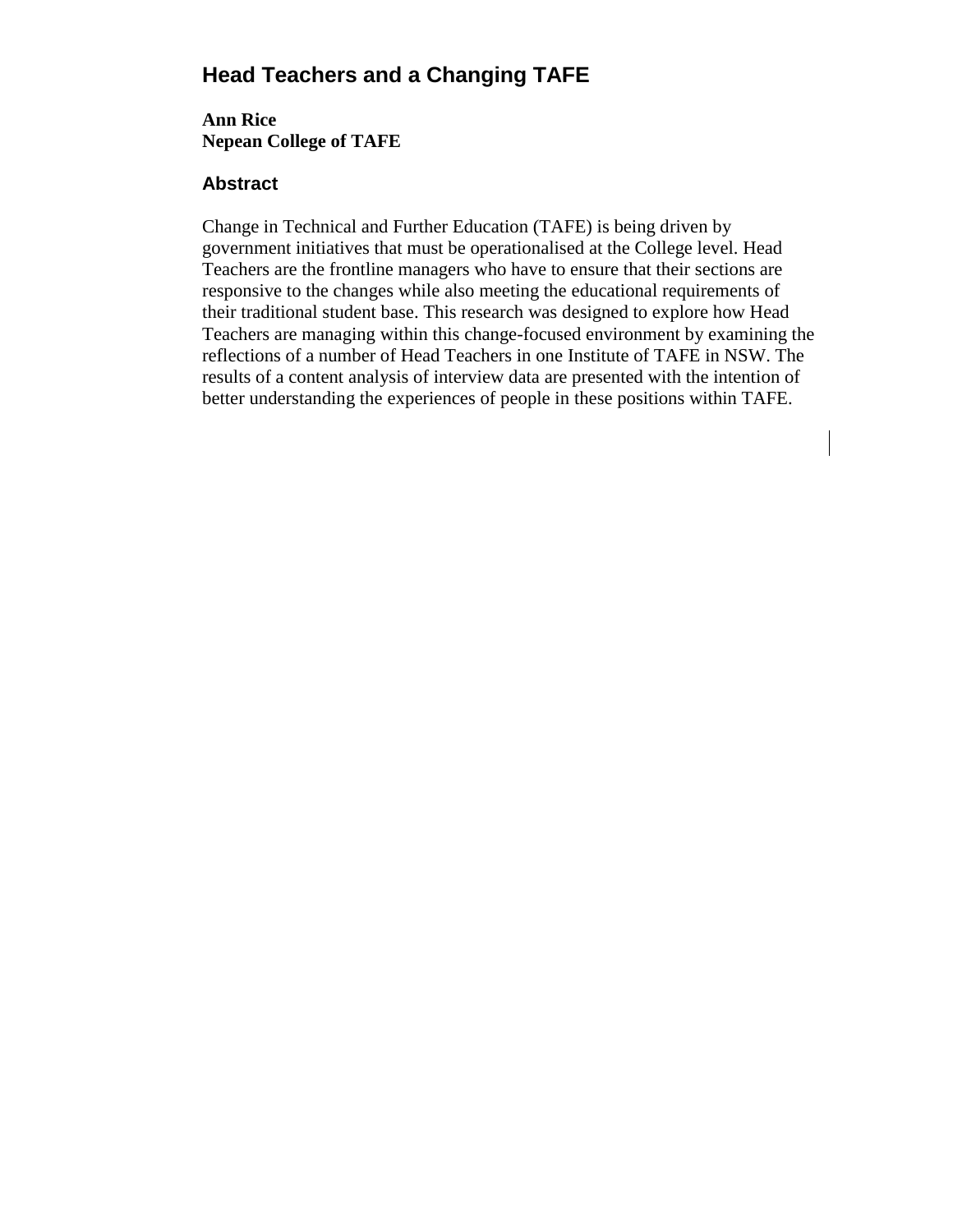## **Head Teachers and a Changing TAFE**

#### **Ann Rice Nepean College of TAFE**

#### **Introduction**

Vocational Education and Training (VET) policy and practice is constantly changing in line with a new vocationalism that emphasises the contribution of all educational institutions to national economic imperatives. In this way it has become very closely aligned with microeconomic reforms aimed at addressing Australia's balance of payments problems by enhancing the productivity and internal competitiveness of Australian industry (Billett, Cooper, Hayes and Parker, 1997).

Chappell (1999, p 11) has argued, though, that while TAFE staff can relate to the new discourses of vocationalism they "continue to identify with an institution constructed by the discourses of industry skills development, liberal education and public service". Chappell (1999) also contends that the new discourses of economic rationalism, which construct a radically different organisation with different purposes, values and interests than those used to construct public sector institutions, have little meaning for teachers in their teaching lives. Randle and Brady (1997) and Elliott (1996) also recognised the tensions created for professionals whose philosophical basis is predicated on pedagogic values. They felt there was a tension between achieving dual economic and social goals and between defending pedagogic values while promoting the managerial bottom line. Head Teachers in TAFE have typically been promoted from within the ranks of teachers and originally entered an organisation that favoured social goals above economic considerations. New skills and knowledge, it is argued, are needed by teachers who now occupy management positions (Exworthy and Halford 1999; Khoo 2002).

The reforms to education necessitated by the moves to a new vocationalism, economic rationalism and corporate managerialism have resulted in educational change becoming almost a constant (Dinham and Scott, 1998, p 2). These rapid changes have meant that staff face more challenges than ever before (Harris, Simons, Hill, Smith, Pearce, Blakeley, Choy and Snewin, 2001, p 1). Some of the significant developments under vocational education and training's direction include changes to the National Training Framework, the rollout of training packages, increasingly flexible delivery and the use of new technology. A survey, though, of the sector's key stakeholders "suggests that only about half of the current VET workforce possess the skills to meet the challenges" (Harris et al 2001, p 2).

A study in the latter half of 2000 by the Australian Education Union found that "[f]unding cuts and constant change/restructure are two of the key changes that have had the most impact on the work of TAFE teachers" (Kronemann, 2001, p 1). Other changes highlighted by this study as impacting on the work of TAFE staff were reporting and accountability requirements, cuts to teaching staff,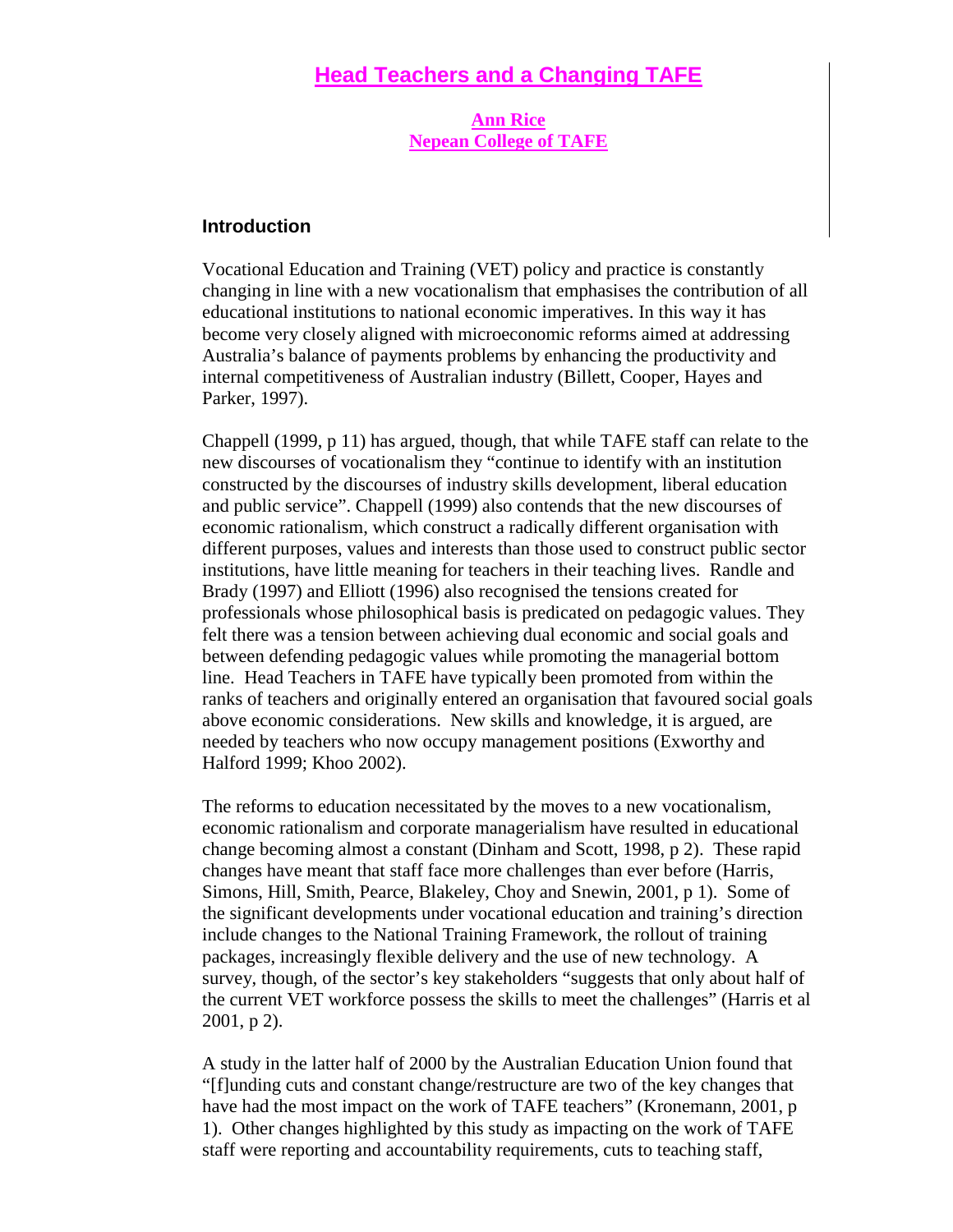changes in delivery modes, curriculum changes, reduced job security/greater casualisation, training packages, cuts to support staff, technological change, changing student clientele and workplace training and assessment. In fact, 86% of the 900 staff interviewed said their workload had increased or significantly increased and about the same number said that stress at work had increased or significantly increased.

Studies of school heads of department (Dinham, Brennan, Collier, Deece and Mulford, 2000; Connors, 1999; Brown and Rutherford, 1998), course leaders (Paterson, 1999), English school headteachers (Grace, 1995), subject leaders (Glover and Miller, 1999) and department and faculty heads (Earley and Fletcher-Campbell, 1989) found that, while these managers are a driving force in the successful implementation of change in their institutions, they are very much preoccupied with routine administration and have little time to deal with the demands on their position let alone reflect on the strategic importance of this position. Many managers also felt that their own teaching suffered because of extraneous pressures and demands thus undermining their 'core business'. According to Stace and Dunphy (2001) the leadership of change is one of the key requirements of today's managers. To be able to lead change successfully, though, requires the delegation of operational responsibilities and a commensurate shift from the bureaucratic role of an operational manager to the (often unfamiliar) role of change agent and change leader.

High quality leadership must be seen as critical in today's vocational education and training sector given the major changes occurring in the sector. Some would argue (Mitchell, Young and Wood, 2001; Hopkins, Lambrecht, Moss and Finch, 1998) that, to respond to this rapidly changing environment, capable managers and quality leadership is even more important than at any time in the past. It is also imperative that a research agenda, which seeks to gain a knowledge of how managers are coping in this change-focused environment, involves an understanding of the work context of these managers.

#### **Project aim**

This project arose from earlier research on the management styles of women in TAFE (Rice, 2000), the world of work of TAFE Institute Managers (Rice, 2001) and from the work of Dinham et al (2000) on school Heads of Department. A lack of research into the role of middle and first line management in education prompted this research with the aim of discovering how these managers cope within their current change-focused environment.

The participants in the study are Head Teachers who are located in Colleges of TAFE within one Institute in NSW. These Head Teachers are responsible for the operation of a section that comprises one or more discipline areas. The role of the Head Teacher is both educational and administrative. Head Teachers in the Institute researched have two reporting lines – one to their Deputy College Director for all College matters and a functional line of control to their Director in the Business Development area of the Institute office for all matters related to both mainstream and commercial course delivery.

The research design was guided by the following questions: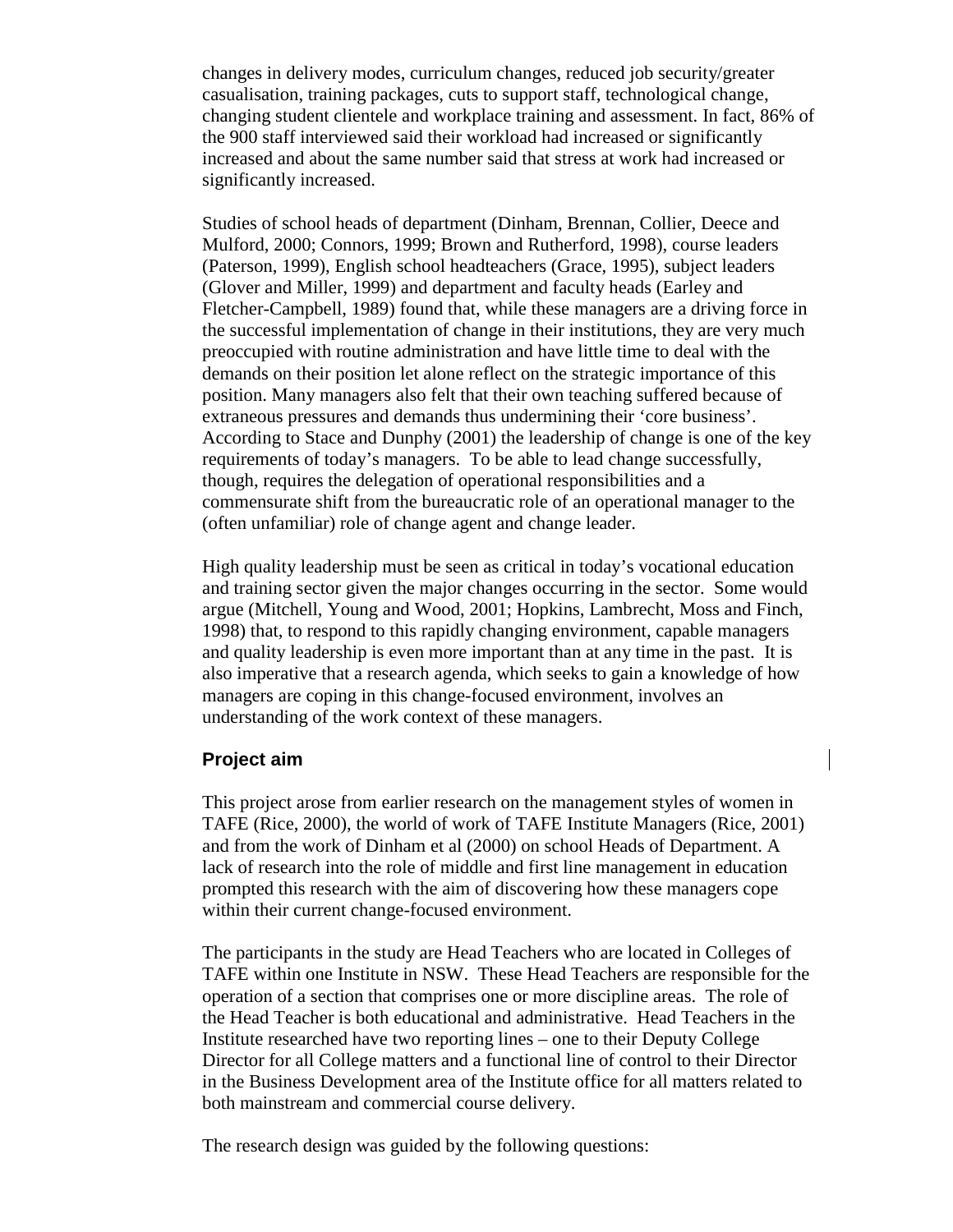- 1. Why do Head Teachers aspire to the position?
- 2. How well are Head Teachers prepared for the role?
- 3. What are the elements of Head Teacher workloads?
- 4. What do Head Teachers like most and least about their work?
- 5. How would Head Teachers prefer to allocate their time and effort?
- 6. How do Head Teachers develop their leadership style?
- 7. How do Head Teachers contribute to College and Institute decisionmaking?
- 8. What are the professional development needs of Head Teachers and how are these being addressed?
- 9. What changes, over the past few years, have impacted on Head Teachers?
- 10. What are the future aspirations of Head Teachers?

## **Method**

In the Institute being studied there are seven colleges with approximately 90 Head Teachers. The Head Teachers in five of these colleges have been interviewed at this stage with participation in the study being voluntary.

The qualitative paradigm has been used for the study because it is concerned with understanding the behaviour of participants from their own frame of reference (Bogdan and Biklen, 1998, p 2). Using interviews, an attempt has been made to determine how different people make sense of or give meaning to their working lives as Head Teachers.

A semi-structured interview schedule was used comprising demographic items and thirteen open-ended questions. The aim of the questions was to take participants through their career from an initial attraction to the job to their thoughts about a future in TAFE. The questions on the interview schedule align with the research questions noted above.

All participants in the study were contacted by e-mail and mutually acceptable interview times were organised. Both face-to-face and telephone interviews were conducted with participants depending on their preference and their geographic location. Interviews took from 35 to 180 minutes with an average of 70 minutes. Notes, including direct quotations, were made during the course of the interviews. Typing of the notes occurred immediately following the interviews. These typed transcripts were returned to participants for verification and to ensure the trustworthiness of the data. The data obtained was then coded, with categories from this open coding reflecting the issues raised by the participants in the study.

## **Results and Discussion**

Of the twenty-seven people interviewed at this stage, fourteen have been female and thirteen male. The average age of participants is 49 with a range of 36 to 57 years. The participants have an average total of 20 years teaching (whether in the school or TAFE system) and 9 years at their current college. They have had an average of 8 years in Head Teacher positions with 6 years in their current location.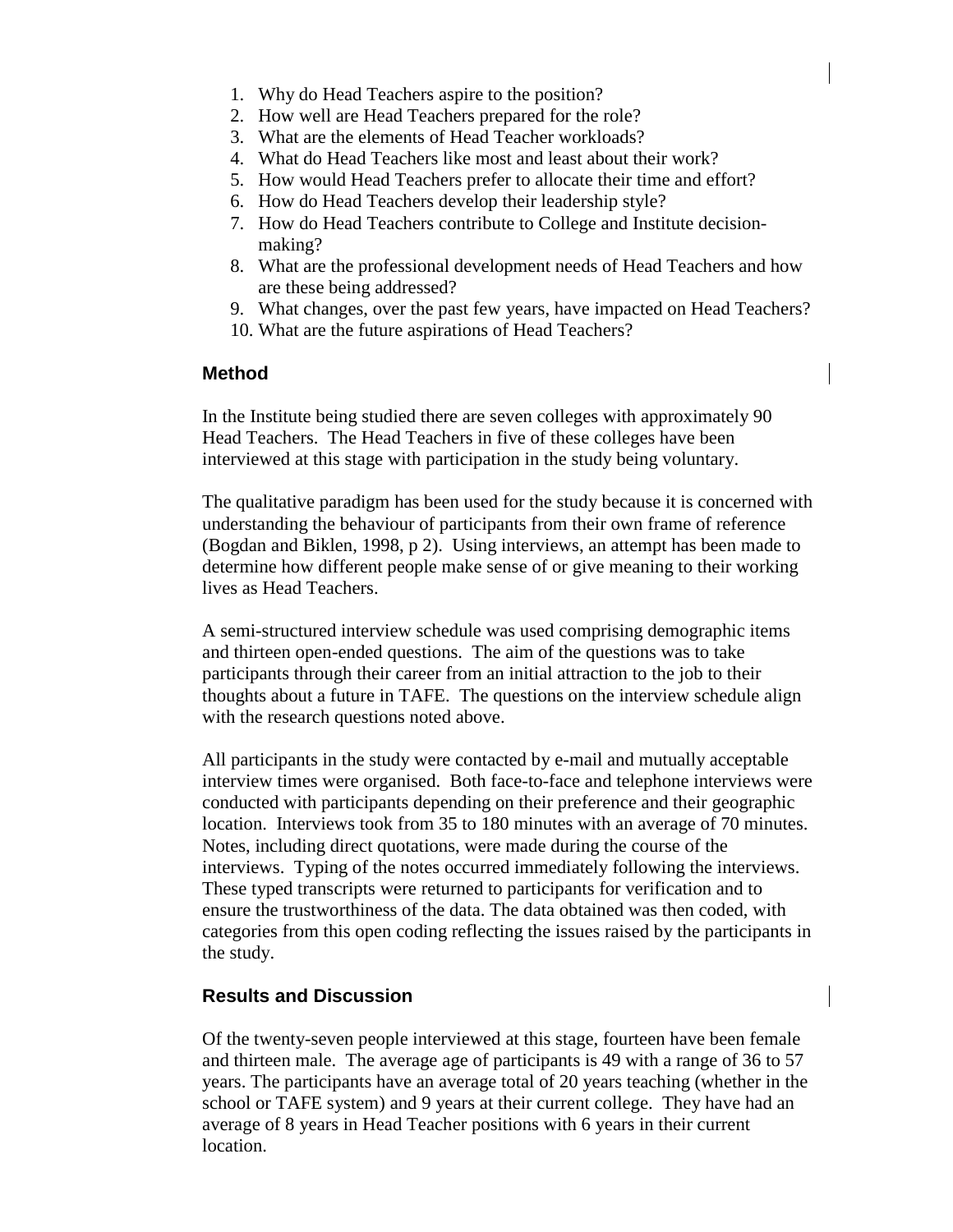$\begin{array}{c} \hline \end{array}$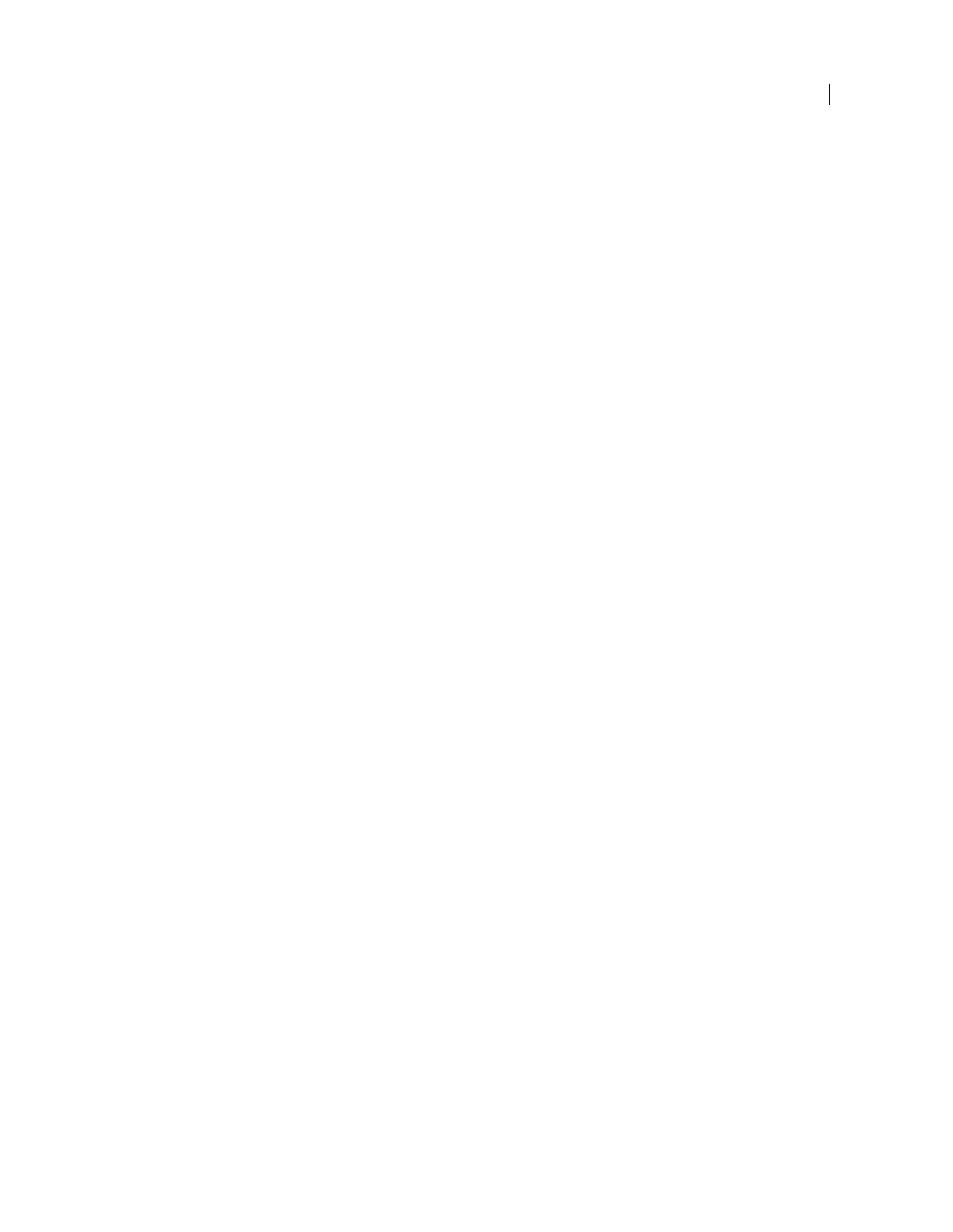#### **Why did they become Head Teachers?**

Interviews with the participants revealed a number of reasons for becoming a Head Teacher. The desire to have more input into the operation of a section along with having some control, power or influence were reasons voiced by more than half of the participants. While many also felt it was a natural career move, interestingly a larger number applied for the position because they did not want someone else in the job.

The major influences on seeking to be a Head Teacher came from other TAFE staff including senior managers and colleagues. Many had also acted in the position or believed they had the knowledge and skills to do the job because of previous work experience.

The majority of those interviewed felt they would remain as a Head Teacher until retirement with most of these stating that it was their preferred future in TAFE. Six of the participants specifically stated that they would not move into an Institute Manager position (which is their next level of direct promotion). Two participants said they would prefer the Head Teacher role if they could go back five to ten years and another two would rather go back to teaching.

Obviously, remaining as a Head Teacher is not a problem in itself but it is a concern that so few expressed any desire to move into promotions positions within TAFE. It is also a concern that a number of those interviewed identified a lack of career or succession planning in TAFE that would ensure there were teachers, who had been appropriately developed, to move into Head Teacher positions in the future. This is particularly important given the increasing casualisation of the workforce and the consequent loss of full-time teaching staff. "Where", as Dinham et al (2000, p 34) questioned "will the next generation of such leaders come from?"

#### **What do Head Teachers do?**

The major elements of the workload of Head Teachers comprised dealing with student and staff issues; paperwork and administration; planning in terms of programming, timetabling etc.; teaching; and communicating via the telephone, email and in meetings. There were a number of comments about the variety and scope of Head Teachers' activities with many bemoaning the difficulty of obtaining some sense of completion of the tasks they engage in. The finding that Head Teachers' activities are often fragmented and that continual exchanges of information result in an inability to concentrate on the core business of the position is replicated in other research on educational leaders (Dinham et al 2000; Dinham and Scott, 1998; Pettit and Hind, 1992; Eagley and Fletcher-Campbell, 1989). The consensus of these researchers appears to be that it is extremely difficult for managers in education to become agents of change if they are focused on this containment or reactive role which is marked by a "variety of tasks and fragmentation of time through attendance at meetings, sporadic conversations with people, … response to official correspondence and ad hoc data gathering" (Pettit and Hind, 1992, p 125).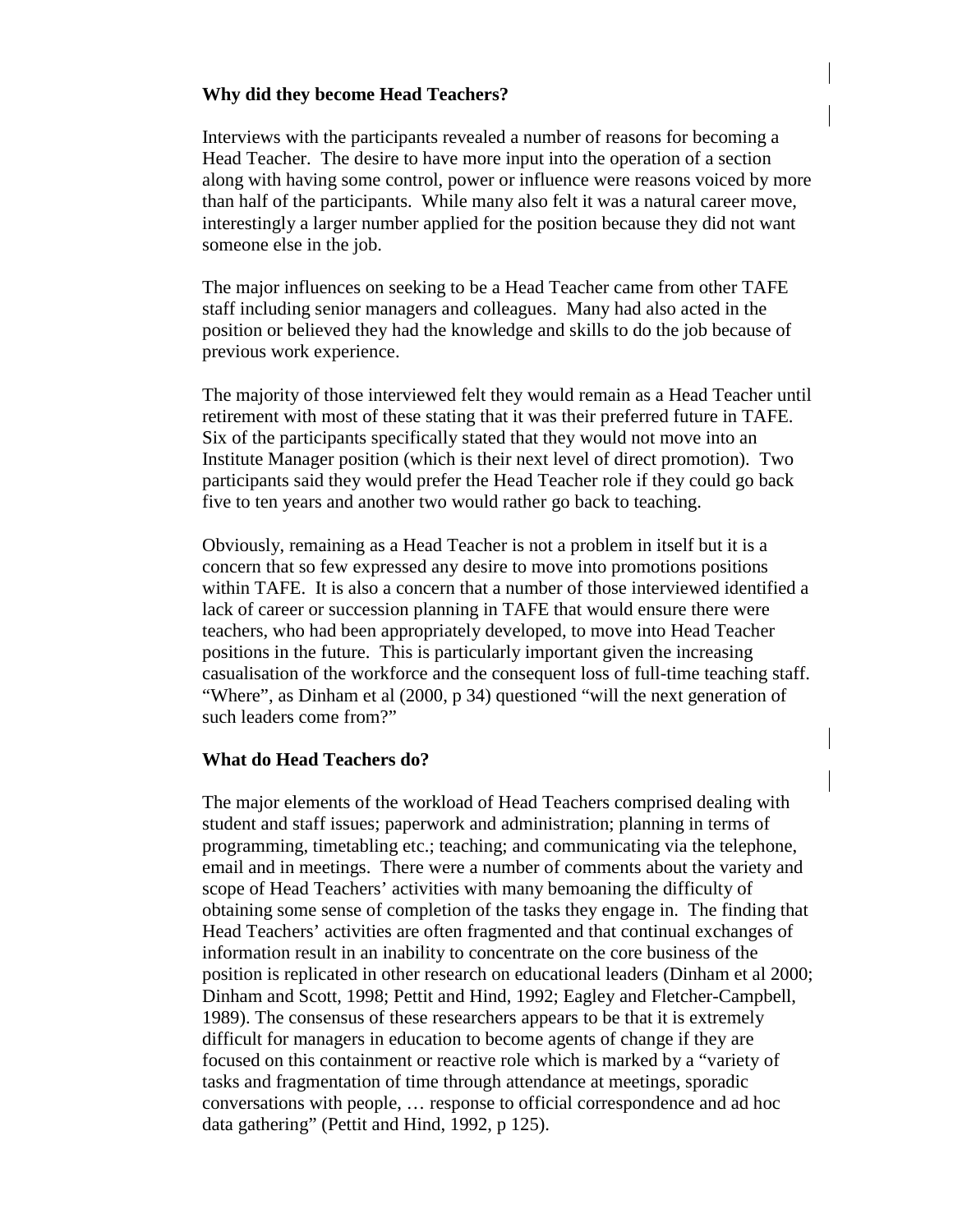Working with staff and students was, by far, the most enjoyable aspect of the Head Teacher role. Other satisfying elements included working with industry, influencing sectional operations, introducing new ideas and innovations, and planning and organising the work of the section. While the majority of the participants enjoyed the educational aspects of the job, eighteen wanted changes to their teaching load and preparation time for classes. They believed the only way they could do justice to their administrative and educational roles was to reduce the number of hours they spent in teaching. One said:

It's becoming a job where you can't do what you want to do – interact with the students. It's becoming a pain to teach. It's not the lack of enjoyment of teaching – there's just too many other things to do.

More than half of the Head Teachers found the increased reliance on performance targets such as ASCH (annual student contact hours) and dollar budgets to be one of the worst aspects of their work. This requirement has resulted from the introduction of competition into the vocational education market and the commensurate increase in contestability of funding.

Tension between the roles of educator and manager (Chappell, 1999; Randle and Brady, 1997; Elliott, 1996) was certainly evident in the Head Teachers interviewed. The majority of the Head Teachers expressed their love of teaching but were concerned that they also needed to be part of the new, competitive vocational education and training sector. Most seem to have adopted a position of strategic compliance to their new role by "maintaining a commitment to educational and other professional values in support of student care and collegiality" (Gleeson and Shain, 1999b, 1999b, p 488) rather than adopting a managerial discourse of professionalism. The tension between these discourses, though, manifests itself in worries about a lack of resources to provide programs and the need to run commercial courses to gain a share of contestable funds. One Head Teacher reflected:

There are priorities you have to deal with – the educational role and the administration, budget role. They are in conflict. You either lose educational quality or you are told off for spending too much.

The main concern of the Head Teachers, though, appears to be a lack of time to actually become involved in anything other than the day-to-day operational aspects of their role. Most of those interviewed felt that they were not doing justice to either of their roles – whether educational or managerial. The Head Teachers felt they were spending far too much time on administrative matters with one observing:

I just feel like I'm pushing paper around in circles and anyone can do that.

Casualisation of the workforce resulting in many sections suffering a loss of full time teaching positions was another difficulty faced by participants in the study. The lack of appropriate clerical support compounded the problem, with the Head Teachers finding it difficult to delegate lower level tasks when there were no staff to delegate to. In fact, three of the Head Teachers believed that they could not do a lot of things differently unless they had more support to do so.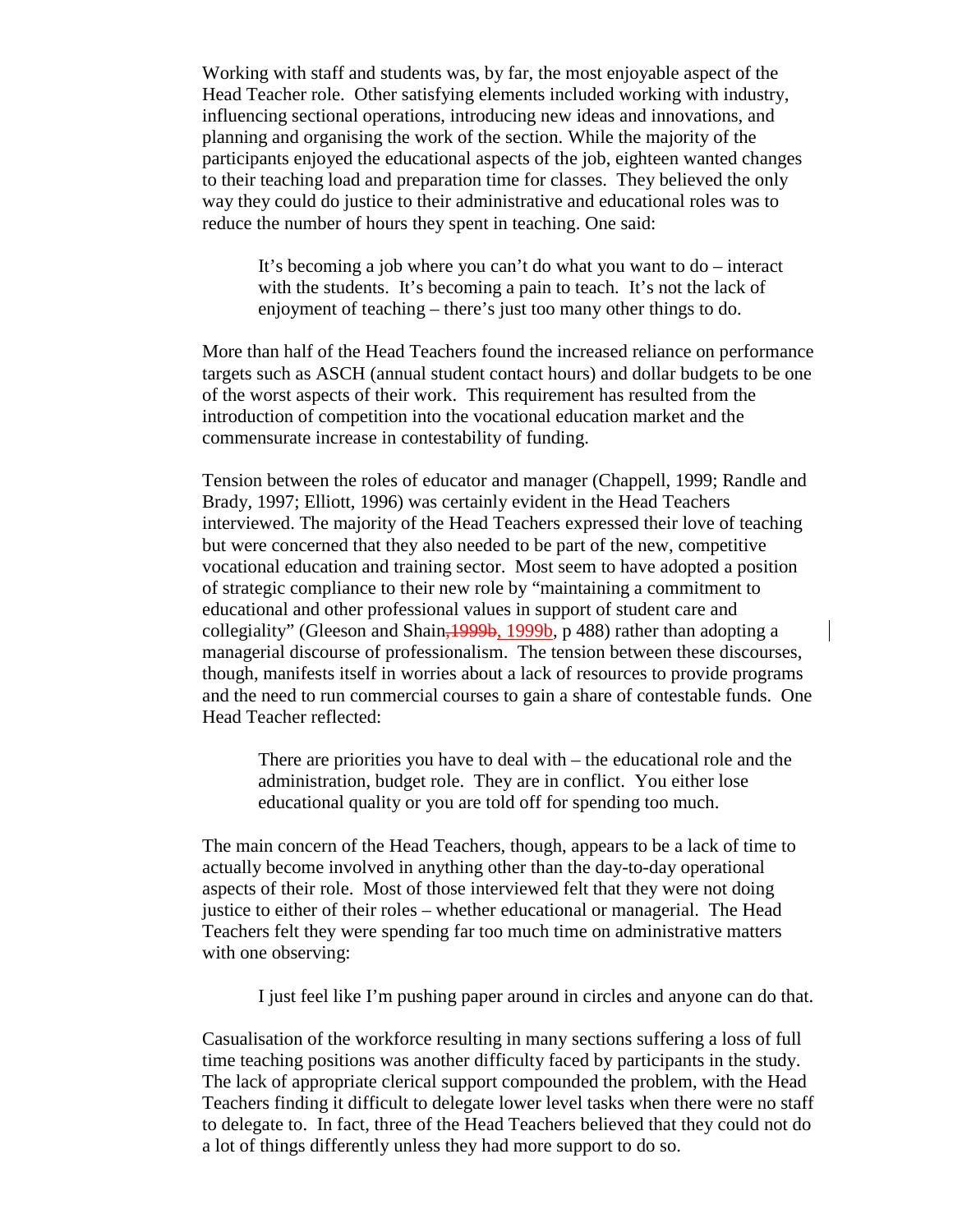The loss of control over their time has emerged as a major theme in this research on Head Teachers. This finding is similar to that of many others who have studied education systems other than TAFE including Dinham et al (2000), Connors (1999), Owens (1998), Brown and Rutherford (1998) and Eagley and Fletcher-Campbell (1989). It is vital, though, "if an education service is to go about its prime business of developing, delivering and enhancing learning programs, that staff don't become buried in useless information and calls on their time" (Scott, 1999, p 95). According to Scott (1999, p 100) if more responsibility is given to people 'at the coalface' for particular functions "then parallel attention will have to be given to restructuring their work in order to allow them adequate time to carry out this additional work".

Blase (1982, cited in Adams, Heath-Camp and Camp, 1999, p 140) found that "teacher stress increases when teachers believe they lose control of their time". A number of the Head Teachers, throughout their interviews, mentioned stress and the need to find ways of relaxing. The increased workload and constant change facing the Head Teachers should be addressed to ensure that they are supported in implementing change and in dealing with the constant stream of administration and paperwork that appears to be consuming the majority of their work days.

The fact that many of the Head Teachers are beset by short and unrealistic deadlines has led them to believe that others have little understanding of their job. This perceived lack of understanding ranges from senior management through to clerical staff in the administration areas of TAFE. The following quote is illustrative:

One of the worst things about being a Head Teacher is people – the expectations that are placed on you with very short notice. It seems to be a consistent theme.

According to Elliott (1996, p 92) this perception could lead Head Teachers to be dilatory in their observation of paper systems and to withdraw their cooperation. In fact, a number of those interviewed said that they would rather be late with their paperwork (which they perceive as often unnecessary) than disadvantage their classes or their teachers by withdrawing time from their core responsibility (education).

#### **What is Head Teacher involvement in decision-making and change?**

The major changes impacting on the Head Teachers are perceived to be the move to a more competitive vocational education and training sector with the subsequent imposition of performance targets; requirements for changes to curriculum content and modes of delivery; reorganisation of the institute structure; decreases in government funding; casualisation of the workforce; and an increase in administrative workload.

It is disturbing to note that, during this period of continual change, nine of the Head Teachers felt they had little or no involvement in college decision-making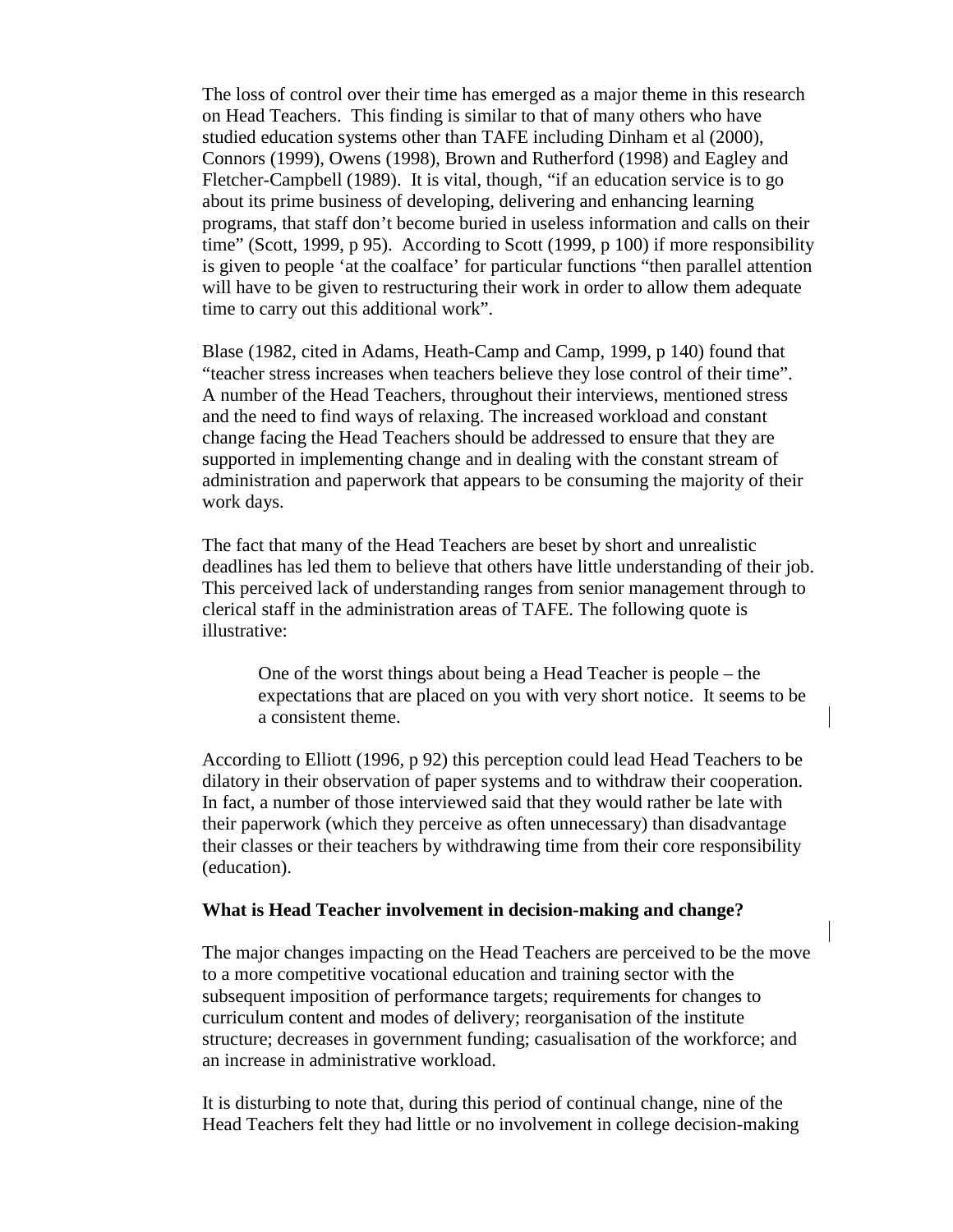and change and twenty two Head Teachers perceived their involvement at the institute level to be little or none at all. One actually said:

I doubt most people at the Institute realise I'm alive.

Those Head Teachers who felt they had some impact at a college level cited senior and other staff meetings as their main medium of influence.

Half of the Head Teachers did not want to alter their involvement in either college or institute decision-making citing a lack of time or commitment for doing so. The other half would like to alter their involvement especially in the decision-making of the Business Development area with one saying:

Decisions are made by people not doing any teaching*.* 

In organisations operating under conditions of ambiguity and uncertainty, such as educational institutions, the quality of decisions is improved by "drawing on the knowledge and experience of key people" (Owens 1998, p 283). The success of TAFE will increase if management is able to secure a sense of ownership and commitment from Head Teachers. This will only occur if they are involved in the decisions that affect them and if there is a genuine system of consultation and negotiation. Involving the Head Teachers in more of the higher level decisionmaking, especially that relating to change, should not only motivate the Head Teachers but should improve the change process through utilisation of their innovative ideas. This involvement needs to be tempered with the knowledge that half of the Head Teachers did not, in fact, want more involvement in these processes.

## **What leadership style is exhibited by the Head Teachers?**

The Head Teachers interviewed discussed their leadership style in terms of 'people' management. They discussed being consultative, team players, open, supportive, empowering, facilitative, caring, warm, friendly, inclusive, sharing, fair, democratic, emotional and humanistic. Eight Head Teachers mentioned that they could be autocratic when necessary while two others said they could operate as laissez faire managers occasionally.

The majority of the Head Teachers were influenced in their leadership style by the people around them including TAFE staff, family members and other people they came into contact with during their lives. These role models had both positive and negative impacts on the leadership style development of the Head Teachers. Interestingly nine of the Head Teachers discussed the importance of the environment, their own personality and their life experiences in developing their leadership style. Ten Head Teachers had been influenced by their previous industry experience and seven felt that their education and reading experiences had impacted on their leadership style.

The role of the Head Teacher today is about much more than being a 'good' teacher. More attention has to be paid to budgeting control and forecasting, performance indicators and effective working relationships. Effective leaders in TAFE, as in any business enterprise, are now required to be collaborative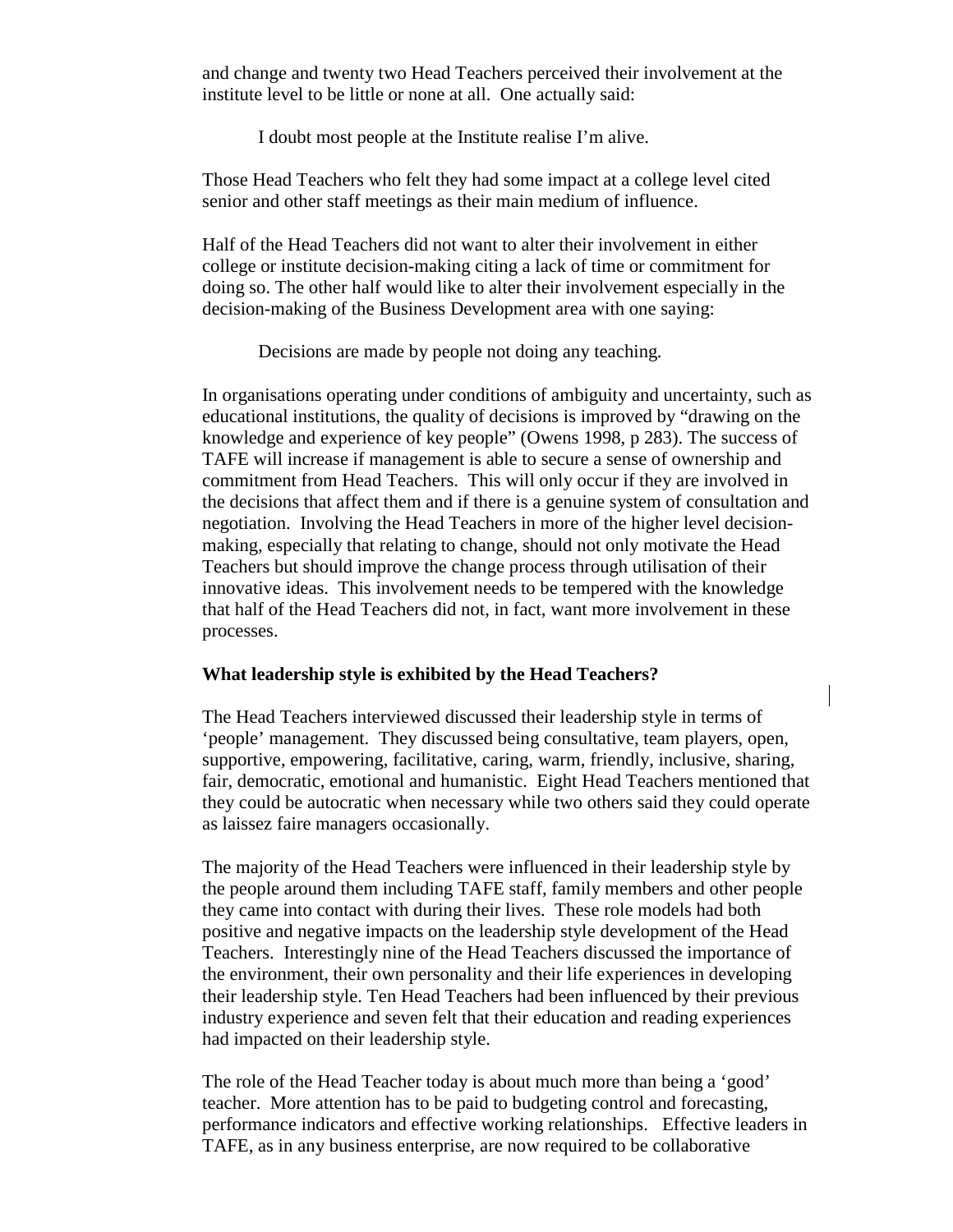individuals (Limerick and Cunnington, 1993), reflective practitioners (Grace, 1995) and transformational leaders (Parry, 1996; Callan, 2001) who critically think about the culture of their organisation and the ways this culture may need to change. The transformational leader in education is envisaged as one who communicates excitement, originality and freshness to the organisation (Rice, 2000) and one who manages and leads change (Callan, 2001).

The expectation that Head Teachers be consultative, transformative, reflective leaders and decision-makers who are able to manage change is difficult to achieve if they are not involved in the higher level decisions that are taken within their college and their institute. The problem is compounded with the intensification of the workload of Head Teachers, which leads to a lack of time to consult with anyone outside their immediate workgroup and a lack of time to critically reflect on their own practices.

#### **What are the development needs of the Head Teacher?**

More than two thirds of those interviewed reported that they felt prepared or fairly prepared for the role of Head Teacher, with the remainder feeling either unprepared or not as prepared as they could be. While many had attended internal or external staff developments to help them in their role, they admitted that the staff developments usually occurred after they began performing the job of Head Teacher. The majority of participants cited self-initiated or on-the-job preparation (including mentors) for their role as Head Teacher. As a result of this preparation most of the participants felt their first appointment to a position of Head Teacher met their expectations.

The requirement for development of management skills and computer skills (to deal with the computerised systems in TAFE) emerged as two of the main needs of the Head Teachers interviewed. A number of participants also reflected on their need for technical and educational development in updating skills in their discipline area or in dealing with changes occurring in the educational environment in general. All of the Head Teachers in this study were promoted from teaching positions with only a minority having any prior management experience or qualifications. This gap in their experience must be developed with basic management competencies, especially in the area of change management, thus allowing them to better cope in a market focused vocational education and training sector (Anderson, 1996; Exworthy and Halford, 1999; Gleeson and Shain, 1999a, 1999b; Simons and Harris, 1998). While a number of the Head Teachers praised the current focus on Head Teacher development within their Institute (which focuses on change management), a majority still felt their needs were not being met or were only partly being met.

Future preparation programs should target key leader attributes such as those identified by Finch, Gregson and Faulkner (1991) and Callan (2001) then apply these attributes in realistic settings. There is also need to develop realistic case study experiences to use in courses, workshops and seminars. To manage change, Hopkins et al (1998) recommend on-the-job experiences including an exposure to positive role models while Elliott (1996) stresses the importance of formalising reflective practice.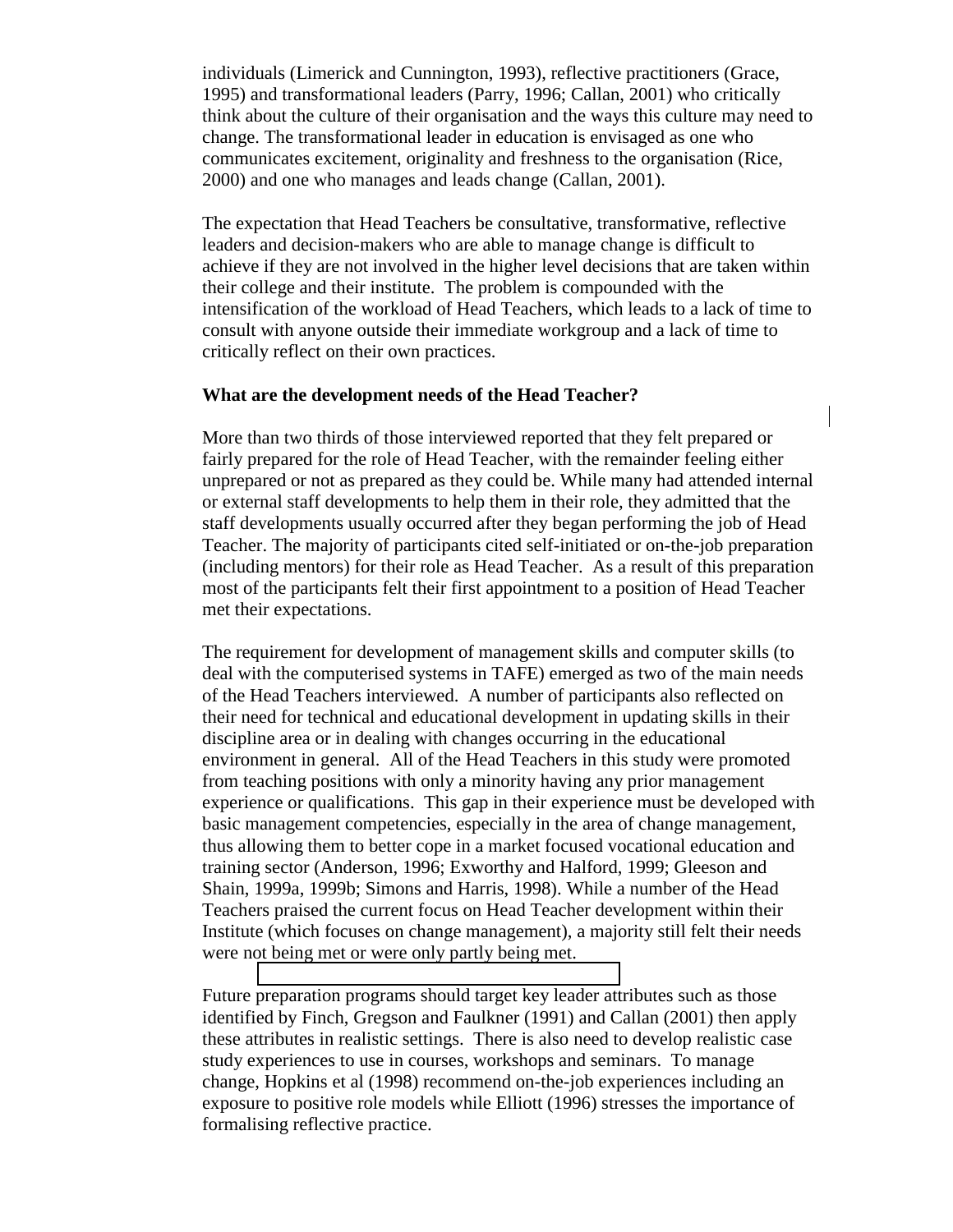#### **What future do the Head Teachers see for themselves?**

[Many of the people who participated in this study expressed the v](http://www.uts.edu.au/fac/edu/rcvet/working papers/9931Chap.pdf)iew that there was nowhere to go in the educational role for Head Teachers. Once they are promoted beyond their current position, Head Teachers move away from any teaching role and move onto administrative conditions. With the large majority of Head Teachers clearly obtaining their satisfaction from their role as teachers (albeit suffering stress and guilt when they cannot prepare for classes as well as they would like) it becomes problematic for them to move to a purely administrative role.

Many Head Teachers would like to see their role addressed to take into consideration the many changes that have impacted since the move to a new national training agenda. They would like to see support in the form of clerical assistance, which would remove many of their mundane duties and free their time to concentrate on the strategic, change-focused aspects of their positions. At present the only way the Head Teachers can visualise achieving their managerial goals is a reduction of their teaching role – a role most would rather retain.

## **Conclusion**

The position of Head Teacher is undergoing a radical transformation. Much of the traditional role of the Head Teacher in terms of delivering educational quality is being pushed aside to allow time to undertake administrative duties. This study has found that Head Teachers are very much preoccupied with routine administration and crisis management leaving them little time for strategic or reflective thinking. The constraints of time have reduced the influence of Head Teachers over their major concern, which is the quality of teaching and learning in their discipline area. The challenge for Head Teachers is to ensure change occurs but that educational quality is maintained. They also have to reconcile their traditional social philosophy with the managerialism of vocational education and its new ideals and values.

There is a need to rethink the role and duties of the Head Teacher to reduce their admini[strative workload and allow them t](http://www.ncver.edu.au/research/proj/)o have an input into decision-making, leadership and change at both the College and Institute level.

#### **References**

- Adams E, Heath-Camp B and Camp, W (1999), 'Vocational teacher stress and the education
- system', in *Journal of Vocational Education Research,* Vol 24, No 3, pp 133- 144.
- Anderson, D (1996), *Reading the market. A review of literature on the vocational education and*
- *training market,* Monash University ACER Centre for the Economics of Education and Training (CEET), Clayton, Australia.
- Billett S, Cooper M, Hayes S and Parker, H (1997*), VET policy and research: Emerging issues and*
- *changing relationships*, www.otfe.vic.gov.au/planning/vetpol/index.htm.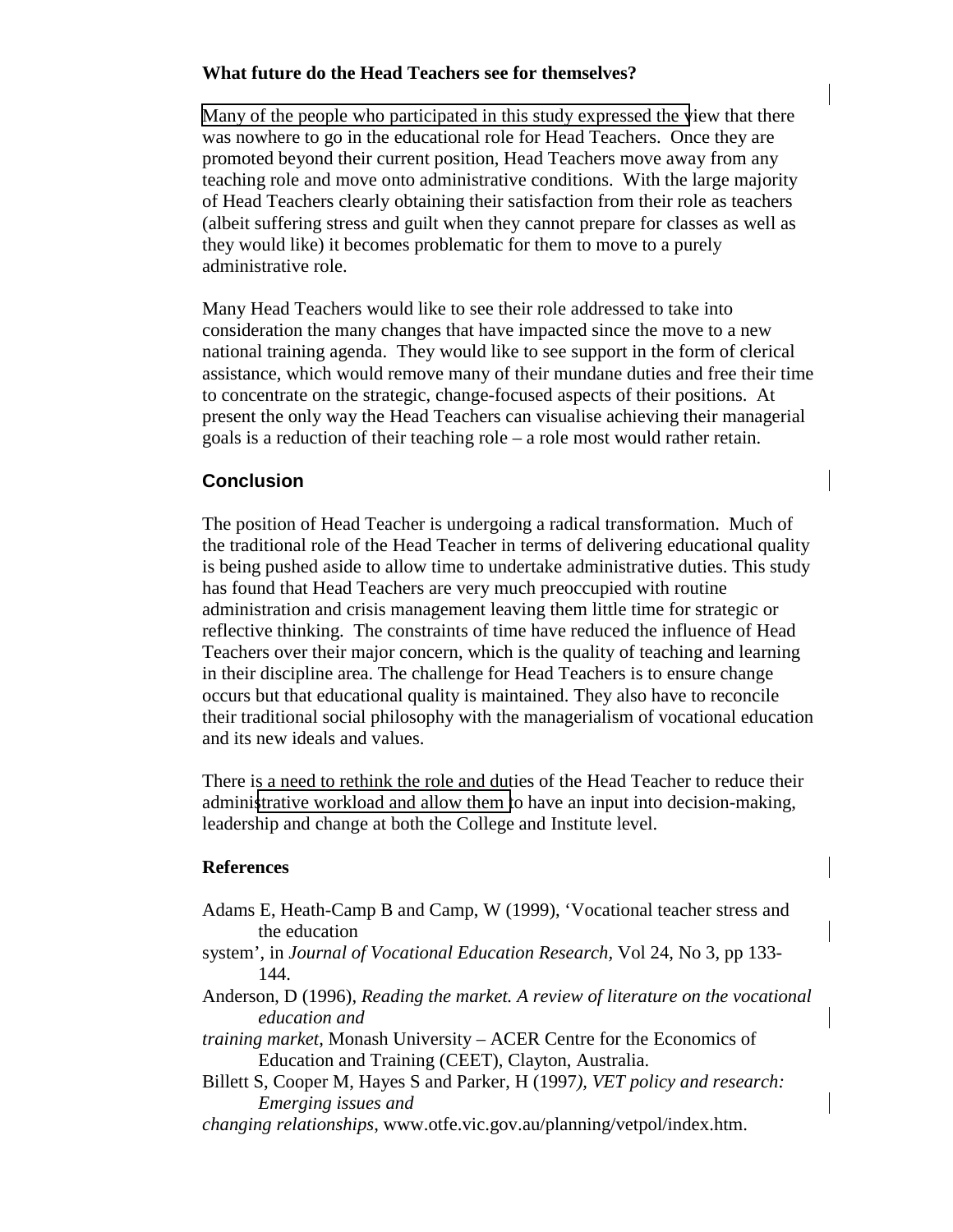Bogdan R and Biklen S (1998), *Qualitative research for education*, Allyn and Bacon, Boston. Brown M and Rutherford D (1998), 'Changing roles and raising standards: New challenges for heads of department', in *School Leadership and Management*, Vol 18, No 1 pp 75-88. Callan, V (2001), *What are the essential capabilities for those who manage training organisations?*  National Centre for Vocational Education Research (NCVER), Adelaide. Chappell, C (1999), *Issues of teacher identity in a restructuring VET system*, www.uts.edu.au/fac/edu/rcvet/working%20papers/9931Chap.pdf. Connors, B (1999), 'Understanding the role of heads of departments', in *The Practising Administrator,* Vol 21, No 1, pp 27,17 Dinham S, Brennan K, Collier J, Deece A and Mulford, D (2000), 'The world of work of the secondary head of department', paper presented at the *Australian College of Education International Conference,* Leura, NSW Dinham S and Scott C (1998), 'Reconceptualising teachers' work', paper presented at the *Australian College of Education, National Conference*, Canberra. Earley P and Fletcher-Campbell F (1989), *A time to manage? Department and faculty heads at Work*, NFER-NELSON Publishing, Berkshire. Elliott, G (1996), *Crisis and change in vocational education and training,* Jessica Kingsley Publishers, London. Exworthy M and Halford S (1999), *Professionalism and the new managerialism in the public sector,* Open University Press, Buckingham. Finch C, Gregson J and Faulkner, S (1991), "Leadership behaviours of successful vocational education administrators, in *Journal of Vocational Education Research,* Vol 16, No 1, pp 1-35. Gleeson D and Shain F (1999a), 'By appointment: Governance, markets and managerialism in further education', in *British Educational Research Journal,* Vol 25, No 4, pp 545-561. Gleeson D and Shain F (1999b), 'Managing ambiguity between markets and managerialism – a case study of 'middle' managers in further education', in *The Sociological Review,*  Vol 47, No 3, pp 461-490. Glover D and Miller D (1999), 'The working day of the subject leader and the impact of interruptions on teaching and learning in secondary schools', in *Research in Education,* Issue 62, November 1999. Grace, G (1995), *School leadership: Beyond education management,* The Falmer Press, London. Harris R, Simons M, Hill D, Smith E, Pearce R, Blakeley J, Choy S and Snewin, D (2001), *The*